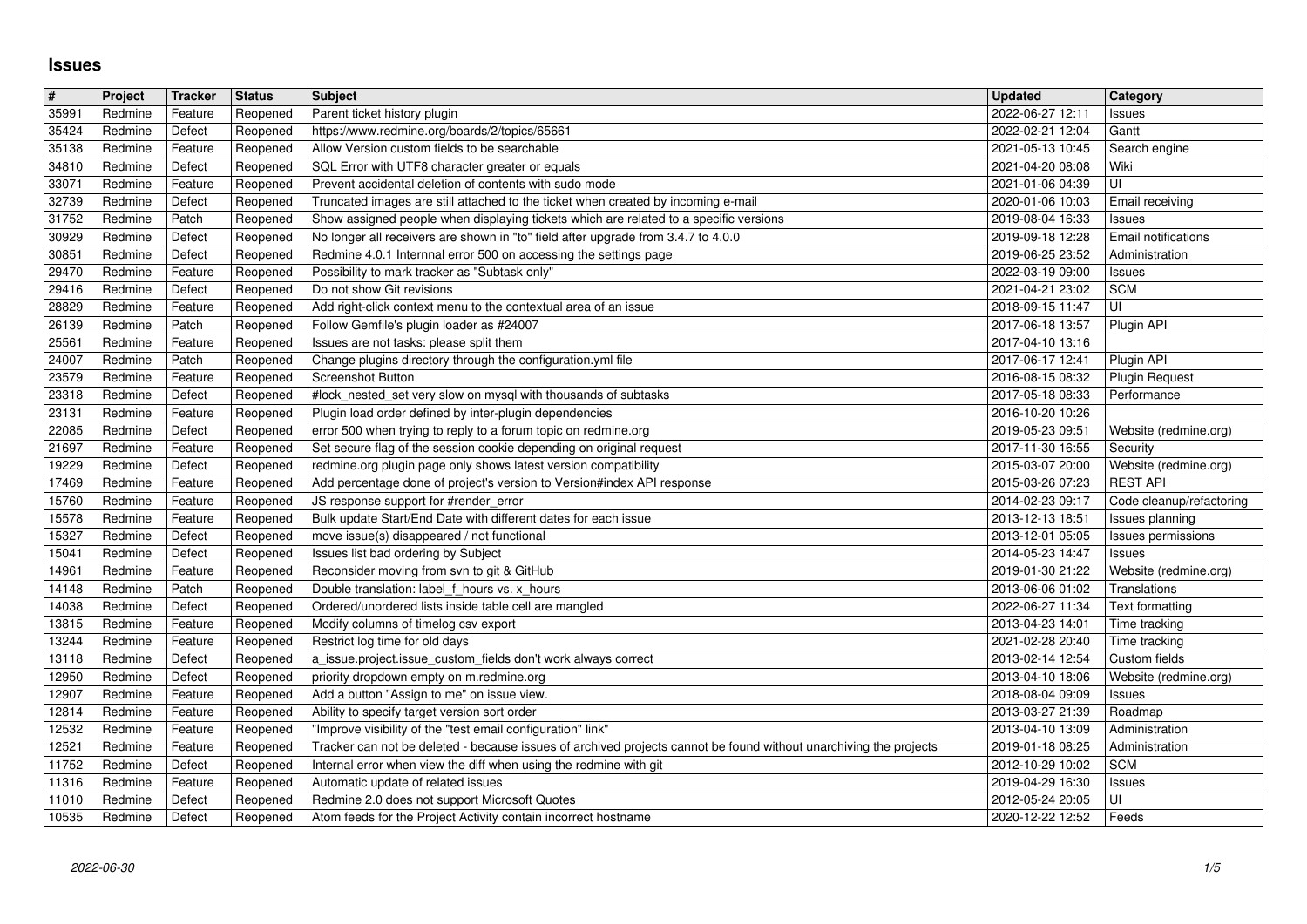| $\boxed{\texttt{#}}$  | Project            | Tracker            | <b>Status</b>        | <b>Subject</b>                                                                                                                                              | <b>Updated</b>                            | <b>Category</b>                           |
|-----------------------|--------------------|--------------------|----------------------|-------------------------------------------------------------------------------------------------------------------------------------------------------------|-------------------------------------------|-------------------------------------------|
| 10514                 | Redmine            | Feature            | Reopened             | Follow file rename/move on repository file history (git)                                                                                                    | 2012-03-21 23:31                          | <b>SCM</b>                                |
| 9693<br>9385          | Redmine<br>Redmine | Feature<br>Feature | Reopened<br>Reopened | support external url images in PDF<br>Specify a specifc branch in a reference                                                                               | 2021-09-03 06:34<br>2012-10-15 15:06      | PDF export<br>Text formatting             |
| 8951                  | Redmine            | Defect             | Reopened             | 404 w/ POST /issues.json (Filter chain halted as [:find_project] rendered_or_redirect)                                                                      | 2017-01-07 08:27                          | <b>REST API</b>                           |
| 8915                  | Redmine            | Feature            | Reopened             | Use *.exe (e.g. hg.exe) for SCM command on Windows                                                                                                          | 2011-11-12 01:21                          | <b>SCM</b>                                |
| 8708                  | Redmine            | Feature            | Reopened             | Provide a "download multiple files at once" feature                                                                                                         | 2020-03-15 14:58                          | Attachments                               |
| 8423<br>7867          | Redmine<br>Redmine | Feature<br>Feature | Reopened<br>Reopened | Redirect to self (action) in MyController<br>Author group filtering                                                                                         | 2011-05-23 18:14<br>2020-10-25 08:12      | Code cleanup/refactoring<br>Issues filter |
| 7748                  | Redmine            | Feature            | Reopened             | Options to copy subprojects, tasks with a project                                                                                                           | 2014-03-06 11:05                          | Administration                            |
| 7699                  | Redmine            | Defect             | Reopened             | Subversion: 500 Internal Server Error when browsing a repository                                                                                            | 2013-10-22 22:55                          | <b>SCM</b>                                |
| 7572                  | Redmine            | Defect             | Reopened             | Commit driven state setting not changable                                                                                                                   | 2011-02-09 14:27                          | <b>SCM</b>                                |
| 7568                  | Redmine            | Defect             | Reopened             | Long combination of characters without spaces goes beyond the edge of the window                                                                            | 2012-06-10 22:42                          | Text formatting                           |
| 7217<br>6969          | Redmine<br>Redmine | Defect<br>Defect   | Reopened<br>Reopened | Access to SVN Repository of subproject is not allowed if repo belongs to parent project<br>Less-than sign in issue description and comments are not escaped | 2011-01-03 21:15<br>2020-10-28 02:21      | Permissions and roles<br>Text formatting  |
| 6868                  | Redmine            | Defect             | Reopened             | migrate_from_trac and trac 0.12                                                                                                                             | 2013-10-16 14:00                          | Importers                                 |
| 6645                  | Redmine            | Feature            | Reopened             | atomic 'grab' button                                                                                                                                        | 2010-11-02 15:12                          |                                           |
| 6609                  | Redmine            | Defect             | Reopened             | % Done for Parent Tasks [2]                                                                                                                                 | 2021-11-18 00:49                          | Issues                                    |
| 6378                  | Redmine            | Defect             | Reopened             | Subtask - Start is invalid                                                                                                                                  | 2014-06-14 05:53                          | Issues                                    |
| 6376<br>6154          | Redmine<br>Redmine | Defect<br>Feature  | Reopened<br>Reopened | Turning off textile inline with '==' doesn't work.<br>Save issue as draft                                                                                   | 2013-04-09 17:24<br>2021-06-29 16:55      | Text formatting<br>Issues                 |
| 5932                  | Redmine            | Defect             | Reopened             | hook for :view_repositories_show_contextual is incomplete                                                                                                   | 2010-07-25 03:19                          | Plugin API                                |
| 5732                  | Redmine            | Feature            | Reopened             | cannot copy/move subtask from one parent issue to another                                                                                                   | 2012-01-09 18:38                          | UI                                        |
| 5653                  | Redmine            | Feature            | Reopened             | My page - blocks                                                                                                                                            | 2013-01-14 15:39                          | l UI                                      |
| 5327                  | Redmine            | Defect             | Reopened             | Auth source LDAP parameters being filled incorrectly                                                                                                        | 2011-07-07 13:52                          | l UI                                      |
| 5286<br>5274          | Redmine<br>Redmine | Feature<br>Feature | Reopened<br>Reopened | Need a way to load all issues in 1 web request, not just 25/50/100<br>Add hook allowing AuthSources to supply a CAPTCHA challenge                           | 2013-01-15 10:55<br>2011-01-12 16:23      | Accounts / authentication                 |
| 5114                  | Redmine            | Defect             | Reopened             | New issue statuses not showing up in old workflows                                                                                                          | 2013-06-17 18:39                          | Issues                                    |
| 4967                  | Redmine            | Feature            | Reopened             | Issues colors                                                                                                                                               | 2013-04-23 08:51                          | UI                                        |
| 4951                  | Redmine            | Feature            | Reopened             | "Accept Ticket" Link When Viewing Issue                                                                                                                     | 2015-05-24 15:01                          | Issues                                    |
| 4534                  | Redmine            | Feature            | Reopened             | Only receive emails for new issues                                                                                                                          | 2010-07-22 00:02                          | Email notifications                       |
| 4089                  | Redmine            | Feature            | Reopened             | Fires a warning if required custom fields exist when migrating                                                                                              | 2009-11-11 22:59                          | Importers                                 |
| 3988<br>3793          | Redmine<br>Redmine | Feature<br>Defect  | Reopened<br>Reopened | Show diff in revision page<br>Error 302 (Found): "Filter chain halted" on issue creation                                                                    | 2013-08-19 23:56<br>2013-10-14 11:54      | <b>SCM</b><br>Issues                      |
| 3575                  | Redmine            | Feature            | Reopened             | Diff with older revision                                                                                                                                    | 2009-08-26 11:23                          | <b>SCM</b>                                |
| 3554                  | Redmine            | Defect             | Reopened             | The IMAP method for anonymous issue creation doesn't work from revision Revision 2789                                                                       | 2011-03-24 09:04                          | Email receiving                           |
| 2893                  | Redmine            | Feature            | Reopened             | Add a view to confirm issue deletion                                                                                                                        | 2011-03-29 14:38                          | UI                                        |
| 2770                  | Redmine            | Feature            | Reopened             | Display of inline attached images in email notification                                                                                                     | 2022-05-21 17:53                          | Attachments                               |
| $\sqrt{2487}$<br>2414 | Redmine<br>Redmine | Feature<br>Defect  | Reopened             | Software Reliability Growth Curve<br>Reopened   'Add News Button' in 'Add news'                                                                             | 2016-09-13 17:11<br>2021-05-25 11:39 News |                                           |
| 2197                  | Redmine            | Patch              | Reopened             | protect user email from spmamer                                                                                                                             | 2010-01-03 03:48                          | Email notifications                       |
| 1689                  | Redmine            | Feature            | Reopened             | <b>Tab Width</b>                                                                                                                                            | 2015-02-17 06:57                          | <b>SCM</b>                                |
| 1628                  | Redmine            | Defect             | Reopened             | redmine sends http on forms on https server<br>Fixing issues in commit messages can break the workflow                                                      | 2010-12-19 04:58                          |                                           |
|                       |                    |                    |                      |                                                                                                                                                             |                                           |                                           |
|                       |                    |                    |                      |                                                                                                                                                             |                                           |                                           |
|                       |                    |                    |                      |                                                                                                                                                             |                                           |                                           |
|                       |                    |                    |                      |                                                                                                                                                             |                                           |                                           |
|                       |                    |                    |                      |                                                                                                                                                             |                                           |                                           |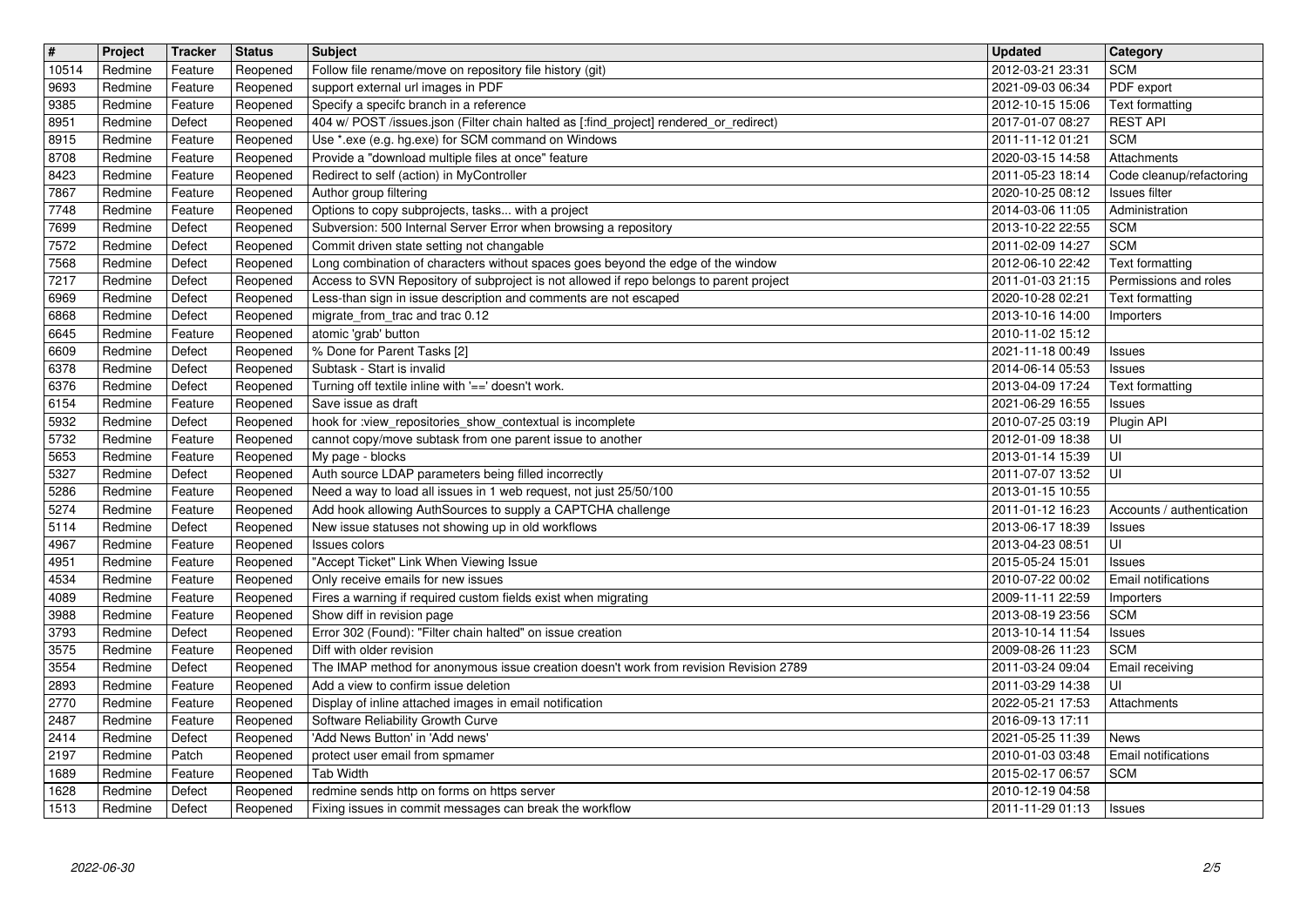| $\overline{\#}$<br>$\boxed{1157}$ | Project<br>Redmine | Tracker<br>Feature | <b>Status</b><br>Reopened | <b>Subject</b><br>Gantt chart for a user across all projects                                                                                               | <b>Updated</b><br>2012-02-03 17:23   | <b>Category</b><br>Issues                          |
|-----------------------------------|--------------------|--------------------|---------------------------|------------------------------------------------------------------------------------------------------------------------------------------------------------|--------------------------------------|----------------------------------------------------|
| 1040                              | Redmine            | Feature            | Reopened                  | Global wiki                                                                                                                                                | 2021-05-04 11:28                     | UI                                                 |
| 688<br>617                        | Redmine<br>Redmine | Feature<br>Feature | Reopened<br>Reopened      | Allow the same email for two accounts<br>wiki: thoughts of WYSIWYG                                                                                         | 2016-04-29 17:19<br>2013-12-03 10:47 | Accounts / authentication<br><b>Plugin Request</b> |
| 550                               | Redmine            | Feature            | Reopened                  | Function to export whole wiki                                                                                                                              | 2015-06-03 01:18                     | Wiki                                               |
| 473<br>449                        | Redmine<br>Redmine | Feature<br>Feature | Reopened<br>Reopened      | Custom reports<br>Keyboard shortcuts                                                                                                                       | 2021-05-30 17:17<br>2020-09-04 21:26 | Issues<br>UI                                       |
| 339                               | Redmine            | Feature            | Reopened                  | perforce SCM support                                                                                                                                       | 2022-05-13 19:52                     | <b>SCM</b>                                         |
| 36387<br>36245                    | Redmine<br>Redmine | Patch<br>Defect    | Resolved<br>Resolved      | Updating Hungarian translation<br>ActiveSupport::Reloader.to_prepare not working in trunk 21287                                                            | 2022-01-19 13:19<br>2022-01-06 16:54 | Translations<br>Plugin API                         |
| 35558<br>35431                    | Redmine<br>Redmine | Feature<br>Defect  | Resolved<br>Resolved      | Add button "Send notification again"<br>send notifications to user selected from costum field (user type)                                                  | 2021-11-11 18:23<br>2021-09-10 08:39 | <b>Email notifications</b><br>Email notifications  |
| 35355                             | Redmine            | Defect             | Resolved                  | Unable to create or edit users with Cyrillic logins                                                                                                        | 2021-06-06 21:42                     | Accounts / authentication                          |
| 35225<br>34831                    | Redmine<br>Redmine | Defect<br>Defect   | Resolved<br>Resolved      | Edit issue shows date in MM/DD/YYYY while the rest of the application shows YYYY/MM/DD<br>Unnecessary encoded CR characters in mails                       | 2021-05-12 12:50<br>2021-12-01 14:44 | Issues<br>Email notifications                      |
| 33722                             | Redmine            | Patch              | Resolved                  | migrate_from_trac dose not work                                                                                                                            | 2020-07-30 14:29                     | Importers                                          |
| 33375<br>33325                    | Redmine<br>Redmine | Feature<br>Feature | Resolved<br>Resolved      | Send Email Notification for TimeEntry<br>Export spent time report as PDF                                                                                   | 2020-04-30 17:53<br>2021-01-09 02:34 | Time tracking<br>Time tracking                     |
| 33291                             | Redmine            | Defect             | Resolved                  | Gantt conversion to png failed with error w.r.t. font 'helvetica'                                                                                          | 2020-05-14 10:51                     | Gantt                                              |
| 33210<br>33139                    | Redmine<br>Redmine | Feature<br>Defect  | Resolved<br>Resolved      | Add "Filters" category to redmine.org<br>Redmine.pm not working with socks                                                                                 | 2020-04-21 11:42<br>2020-05-19 13:40 | Website (redmine.org)<br>SCM extra                 |
| 33138<br>33097                    | Redmine<br>Redmine | Defect<br>Feature  | Resolved<br>Resolved      | Apache crashes with Redmine.pm and RedmineCacheCredsMax active<br>Feedback about email delivery                                                            | 2020-05-19 13:42<br>2021-04-14 15:58 | SCM extra<br>Email notifications                   |
| 33088                             | Redmine            | Defect             | Resolved                  | Should User.notify_about?(issue) consider the issue being wathced by the user?                                                                             | 2020-03-09 03:04                     | Email notifications                                |
| 32983<br>32090                    | Redmine<br>Redmine | Defect<br>Feature  | Resolved<br>Resolved      | Filter for "Blocked by" "no open issues" not working<br>REST API: users: add support for status=*                                                          | 2020-02-13 09:30<br>2021-02-20 17:44 | Issues filter<br><b>REST API</b>                   |
| 31968                             | Redmine            | Defect             | Resolved                  | MIME Content Type is not properly handled while attaching the files                                                                                        | 2019-08-28 14:41                     | Attachments                                        |
| 31404<br>31224                    | Redmine<br>Redmine | Feature<br>Patch   | Resolved<br>Resolved      | Time visualization plugin<br>My page, add Time Entry queries                                                                                               | 2019-05-20 11:39<br>2019-11-15 00:50 | <b>Plugin Request</b><br>My page                   |
| 31107                             | Redmine            | Feature            | Resolved                  | How to disable email subject processing                                                                                                                    | 2019-09-18 15:05                     | Email receiving                                    |
| 29654<br>27603                    | Redmine<br>Redmine | Feature<br>Feature | Resolved<br>Resolved      | Adding a text box in the settings page to take recursive data<br>Support for LDAP jpegPhoto or thumbnailPhoto                                              | 2019-03-13 10:51<br>2017-11-22 12:09 | Project settings<br>LDAP                           |
| 26122                             | Redmine            | Patch              | Resolved                  | Implementation of visible conditions with inner join instead of subselect                                                                                  | 2019-09-27 18:22                     | Performance                                        |
| 24051<br>20943                    | Redmine<br>Redmine | Patch<br>Defect    | Resolved<br>Resolved      | As a non-admin user using API, I want to be able to filter users by their username without getting forbidden exception<br>migrate_from_trac.rake dont work | 2016-11-02 17:51<br>2017-08-01 13:32 | <b>REST API</b><br>Importers                       |
| 20595<br>19564                    | Redmine<br>Redmine | Feature<br>Feature | Resolved<br>Resolved      | Hierarchical Numbering on headers<br>Hide custom field during pdf export                                                                                   | 2017-05-27 05:46<br>2015-05-07 06:26 | Text formatting<br>Custom fields                   |
| 19002                             | Redmine            | Defect             | Resolved                  | Typos in descriptions of buildin macros (seen through {{macro_list}} output)                                                                               | 2015-02-18 12:38                     | Website (redmine.org)                              |
| 18984<br>18496                    | Redmine<br>Redmine | Defect<br>Patch    | Resolved<br>Resolved      | migrate_from_mantis with NoMethodError: strftime<br>Migrate to Redmine 2.5.3 (or 2.6.0) from Mantis 1.2.17                                                 | 2015-02-02 16:52<br>2014-12-28 04:46 | Importers<br>Importers                             |
| 18059                             | Redmine            | Patch              | Resolved                  | Activity when issue change assigned to.                                                                                                                    | 2015-09-17 15:17                     | Activity view                                      |
| 18006<br>15382                    | Redmine<br>Redmine | Feature<br>Feature | Resolved<br>Resolved      | Project's custom fields should be available in issue lists columns<br>Show parent project in notification mail subject line                                | 2014-10-07 16:15<br>2014-04-25 11:13 | Custom fields<br>Email notifications               |
|                                   |                    |                    |                           |                                                                                                                                                            |                                      |                                                    |
|                                   |                    |                    |                           |                                                                                                                                                            |                                      |                                                    |
|                                   |                    |                    |                           |                                                                                                                                                            |                                      |                                                    |
|                                   |                    |                    |                           |                                                                                                                                                            |                                      |                                                    |
|                                   |                    |                    |                           |                                                                                                                                                            |                                      |                                                    |
|                                   |                    |                    |                           |                                                                                                                                                            |                                      |                                                    |
|                                   |                    |                    |                           |                                                                                                                                                            |                                      |                                                    |
|                                   |                    |                    |                           |                                                                                                                                                            |                                      |                                                    |
|                                   |                    |                    |                           |                                                                                                                                                            |                                      |                                                    |
|                                   |                    |                    |                           |                                                                                                                                                            |                                      |                                                    |
|                                   |                    |                    |                           |                                                                                                                                                            |                                      |                                                    |
|                                   |                    |                    |                           |                                                                                                                                                            |                                      |                                                    |
|                                   |                    |                    |                           |                                                                                                                                                            |                                      |                                                    |
|                                   |                    |                    |                           |                                                                                                                                                            |                                      |                                                    |
|                                   |                    |                    |                           |                                                                                                                                                            |                                      |                                                    |
|                                   |                    |                    |                           |                                                                                                                                                            |                                      |                                                    |
|                                   |                    |                    |                           |                                                                                                                                                            |                                      |                                                    |
|                                   |                    |                    |                           |                                                                                                                                                            |                                      |                                                    |
|                                   |                    |                    |                           |                                                                                                                                                            |                                      |                                                    |
|                                   |                    |                    |                           |                                                                                                                                                            |                                      |                                                    |
|                                   |                    |                    |                           |                                                                                                                                                            |                                      |                                                    |
|                                   |                    |                    |                           |                                                                                                                                                            |                                      |                                                    |
|                                   |                    |                    |                           |                                                                                                                                                            |                                      |                                                    |
|                                   |                    |                    |                           |                                                                                                                                                            |                                      |                                                    |
|                                   |                    |                    |                           |                                                                                                                                                            |                                      |                                                    |
|                                   |                    |                    |                           |                                                                                                                                                            |                                      |                                                    |
|                                   |                    |                    |                           |                                                                                                                                                            |                                      |                                                    |
|                                   |                    |                    |                           |                                                                                                                                                            |                                      |                                                    |
|                                   |                    |                    |                           |                                                                                                                                                            |                                      |                                                    |
|                                   |                    |                    |                           |                                                                                                                                                            |                                      |                                                    |
|                                   |                    |                    |                           |                                                                                                                                                            |                                      |                                                    |
|                                   |                    |                    |                           |                                                                                                                                                            |                                      |                                                    |
|                                   |                    |                    |                           |                                                                                                                                                            |                                      |                                                    |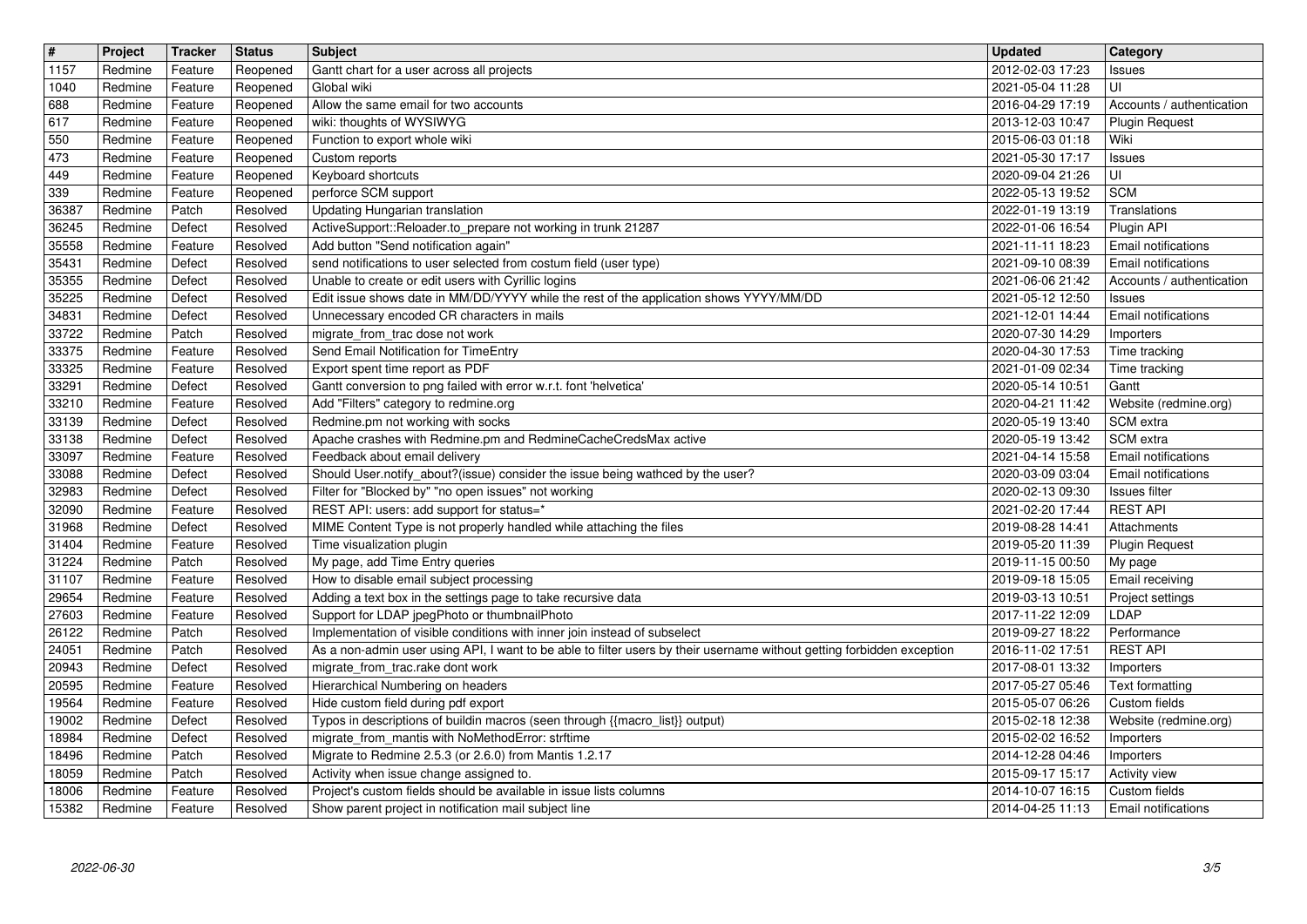| $\overline{\mathbf{H}}$ | Project            | Tracker          | <b>Status</b>          | <b>Subject</b>                                                                                                                                                                           | <b>Updated</b>                       | Category                           |
|-------------------------|--------------------|------------------|------------------------|------------------------------------------------------------------------------------------------------------------------------------------------------------------------------------------|--------------------------------------|------------------------------------|
| 14906                   | Redmine            | Defect           | Resolved               | Excessive queries on roles table when show a Issue                                                                                                                                       | 2015-07-24 08:43                     | Issues                             |
| 13995                   | Redmine            | Defect           | Resolved               | Custom Field (User) - Changes were not correct journalized                                                                                                                               | 2016-10-14 09:01                     | Custom fields                      |
| 13239<br>13191          | Redmine<br>Redmine | Patch<br>Feature | Resolved<br>Resolved   | migrate_from_mantis script doesn't work for later mantis versions<br>Custom query: When an issue was applied to version x?                                                               | 2013-02-20 23:07<br>2013-02-16 15:22 | Importers                          |
| 11952                   | Redmine            | Feature          | Resolved               | Multiple entries insert in a custom fields list with the REST API                                                                                                                        | 2012-09-27 21:43                     | <b>Issues</b><br><b>REST API</b>   |
| 11760                   | Redmine            | Feature          | Resolved               | First-post moderation                                                                                                                                                                    | 2014-02-07 01:12                     | Permissions and roles              |
| 10975                   | Redmine            | Feature          | Resolved               | An 'Involved In' filter                                                                                                                                                                  | 2018-06-06 10:54                     | Issues                             |
| 10532                   | Redmine            | Defect           | Resolved               | migrate_from_mantis script fails with missing table name                                                                                                                                 | 2014-04-19 10:17                     |                                    |
| 10504                   | Redmine            | Defect           | Resolved               | migrate_from_mantis script fails on first project when trying to update version dates                                                                                                    | 2014-05-18 05:42                     | Importers                          |
| 10503                   | Redmine            | Feature          | Resolved               | Change or update issue 'assigned to' depening on category                                                                                                                                | 2013-06-06 08:08                     | Issues                             |
| 10023<br>9966           | Redmine<br>Redmine | Defect<br>Defect | Resolved<br>Resolved   | Filename of attachments<br>Private issue permissions                                                                                                                                     | 2019-09-26 17:54<br>2019-09-26 17:54 | Attachments<br>Issues permissions  |
| 9697                    | Redmine            | Patch            | Resolved               | Projects list with progress                                                                                                                                                              | 2019-02-15 19:44                     | luı                                |
| 5510                    | Redmine            | Patch            | Resolved               | Enable Mutliple Versions Per Issue                                                                                                                                                       | 2015-06-30 10:38                     | Roadmap                            |
| 5072                    | Redmine            | Defect           | Resolved               | SVN Repository Error when using FastCGI on IIS7                                                                                                                                          | 2012-03-26 14:08                     | <b>SCM</b>                         |
| 3876                    | Redmine            | Feature          | Resolved               | Idap authentification without binding?                                                                                                                                                   | 2020-03-31 09:28                     | Accounts / authentication          |
| 37282                   | Redmine            | Defect           | Confirmed              | subtask isn't displayed correctly since 4.2.7                                                                                                                                            | 2022-06-30 08:30                     | UI                                 |
| 37268                   | Redmine            | Defect           | Confirmed              | Performance problem with Redmine 4.2.7 and 5.0.2                                                                                                                                         | 2022-06-27 21:13                     | <b>Issues list</b>                 |
| 37229<br>37102          | Redmine<br>Redmine | Defect<br>Defect | Confirmed<br>Confirmed | Ignore workflow transitions that already defined and now is not appliable<br>Cannot 'move' ticket from one parent to another when the Parent tickets are related as Follows and Precedes | 2022-06-29 05:39<br>2022-05-12 14:32 | Issues workflow<br>Issues planning |
| 37063                   | Redmine            | Defect           | Confirmed              | Code highlight adds trailing space after quotes                                                                                                                                          | 2022-05-12 07:46                     | Text formatting                    |
| 36901                   | Redmine            | Defect           | Confirmed              | Jump to project is misaligned in Safari 15.4                                                                                                                                             | 2022-06-20 19:42                     | luı                                |
| 36452                   | Redmine            | Defect           | Confirmed              | Infinite loop on PDF export if image included with attributes                                                                                                                            | 2022-01-20 01:26                     | PDF export                         |
| 35927                   | Redmine            | Defect           | Confirmed              | Slow loading of /time_entries/new                                                                                                                                                        | 2021-10-03 07:41                     | Time tracking                      |
| 35726                   | Redmine            | Defect           | Confirmed              | Time Formatting does not apply to CSV exports                                                                                                                                            | 2022-01-19 22:45                     | Time tracking                      |
| 35557                   | Redmine            | Defect           | Confirmed              | Fix position when rendering custom field enumerations                                                                                                                                    | 2021-07-13 10:09                     | Custom fields                      |
| 35248<br>35141          | Redmine<br>Redmine | Defect<br>Defect | Confirmed<br>Confirmed | Hard-coded error messages in IssueStatus<br>Irrelevant groups in "Add watchers" list                                                                                                     | 2021-05-18 08:58<br>2022-01-18 03:00 | 118n                               |
| 35062                   | Redmine            | Defect           | Confirmed              | Back URLs with <t+ break<="" operator="" td=""><td>2022-01-18 20:10</td><td>Issues permissions</td></t+>                                                                                 | 2022-01-18 20:10                     | Issues permissions                 |
| 34922                   | Redmine            | Defect           | Confirmed              | Reload whole time entries form on project change                                                                                                                                         | 2022-02-03 08:14                     | UI                                 |
| 34778                   | Redmine            | Defect           | Confirmed              | Inconsistencies working with workflow permissions                                                                                                                                        | 2022-01-03 01:45                     | Issues workflow                    |
| 34634                   | Redmine            | Defect           | Confirmed              | Can't add deleted wiki Tab (404)                                                                                                                                                         | 2022-03-27 23:17                     | Wiki                               |
| 34473                   | Redmine            | Defect           | Confirmed              | Displaying the table of content on the right causes wrong position                                                                                                                       | 2020-12-19 10:02                     | luı                                |
| 34143                   | Redmine            | Defect           | Confirmed              | Autolinks are incorrectly escaped                                                                                                                                                        | 2020-10-20 12:14                     | Text formatting                    |
| 34046                   | Redmine            | Defect           | Confirmed              | Escaping symbols in task subject can broke export to Gantt (PNG)                                                                                                                         | 2020-11-11 00:26                     | Gantt                              |
| 34025                   | Redmine            | Defect           | Confirmed              | Issue subject truncated to 100 chars in the list from Projects > View all issues > Atom                                                                                                  | 2022-03-28 23:07                     | Feeds                              |
| 33978<br>33953          | Redmine<br>Redmine | Defect<br>Defect | Confirmed<br>Confirmed | Redmine.pm shall decrypt LDAP bind password<br>Repository Tab will not showing if no repository is set as "Main repository"                                                              | 2020-09-11 03:23<br>2020-11-26 02:15 | SCM extra<br><b>SCM</b>            |
| $33912$                 | Redmine            | Defect           | Confirmed              | Sorting of multiple columns including Date column does not work                                                                                                                          | 2020-11-17 16:04                     | Time tracking                      |
| 33845                   | Redmine            | Defect           | Confirmed              | Wrong character encoding in git diffs with UTF-8 Cyrillic letters                                                                                                                        | 2020-09-06 06:26                     | <b>SCM</b>                         |
| 33673                   | Redmine            | Defect           | Confirmed              | Calendar View / The right side of the tooltip is cut off                                                                                                                                 | 2020-06-27 02:36                     | Calendar                           |
| 33432                   | Redmine            | Defect           | Confirmed              | Rendering of Macros with (empty) text parameter different in preview and non preview mode                                                                                                | 2020-06-14 06:40                     | Text formatting                    |
| 33382                   | Redmine            | Defect           | Confirmed              | Support importing of already closed issues                                                                                                                                               | 2020-05-17 14:46                     | Importers                          |
|                         |                    |                  |                        |                                                                                                                                                                                          |                                      |                                    |
|                         |                    |                  |                        |                                                                                                                                                                                          |                                      |                                    |
|                         |                    |                  |                        |                                                                                                                                                                                          |                                      |                                    |
|                         |                    |                  |                        |                                                                                                                                                                                          |                                      |                                    |
|                         |                    |                  |                        |                                                                                                                                                                                          |                                      |                                    |
|                         |                    |                  |                        |                                                                                                                                                                                          |                                      |                                    |
|                         |                    |                  |                        |                                                                                                                                                                                          |                                      |                                    |
|                         |                    |                  |                        |                                                                                                                                                                                          |                                      |                                    |
|                         |                    |                  |                        |                                                                                                                                                                                          |                                      |                                    |
|                         |                    |                  |                        |                                                                                                                                                                                          |                                      |                                    |
|                         |                    |                  |                        |                                                                                                                                                                                          |                                      |                                    |
|                         |                    |                  |                        |                                                                                                                                                                                          |                                      |                                    |
|                         |                    |                  |                        |                                                                                                                                                                                          |                                      |                                    |
|                         |                    |                  |                        |                                                                                                                                                                                          |                                      |                                    |
|                         |                    |                  |                        |                                                                                                                                                                                          |                                      |                                    |
|                         |                    |                  |                        |                                                                                                                                                                                          |                                      |                                    |
|                         |                    |                  |                        |                                                                                                                                                                                          |                                      |                                    |
|                         |                    |                  |                        |                                                                                                                                                                                          |                                      |                                    |
|                         |                    |                  |                        |                                                                                                                                                                                          |                                      |                                    |
|                         |                    |                  |                        |                                                                                                                                                                                          |                                      |                                    |